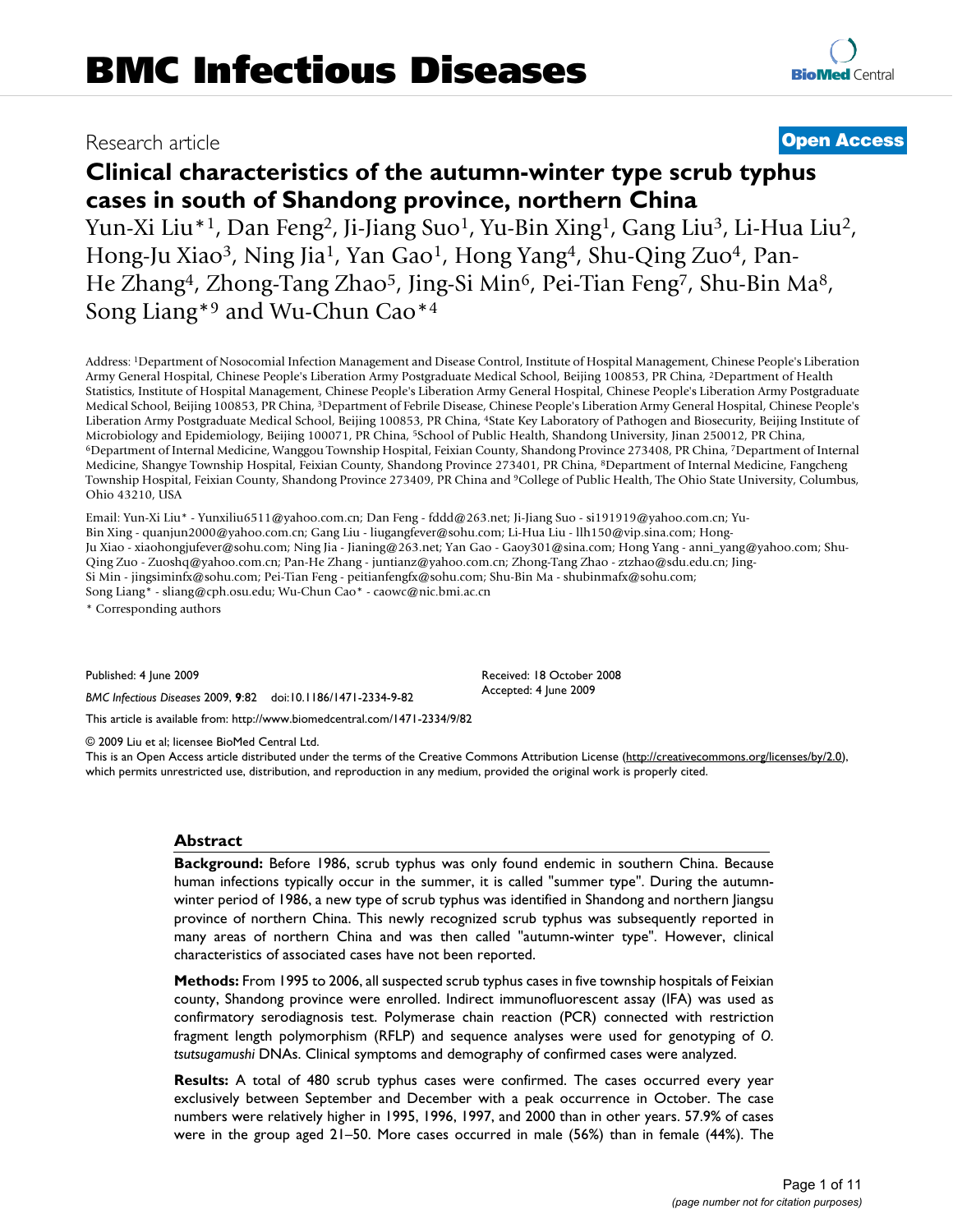predominant occupational group of the cases was farmers (85.0%). Farm work was reported the primary exposure to infection in 67.7% of cases. Fever, rash, and eschar were observed in 100.0%, 90.4%, and 88.5% of cases, respectively. Eschars formed frequently on or around umbilicus, abdomen areas, and front and back of waist (34.1%) in both genders. Normal results were observed in 88.7% (WBC counts), 84.5% (PLT counts), and 89.7% (RBC counts) of cases, respectively. Observations from the five hospitals were compared and no significant differences were found.

**Conclusion:** The autumn-winter type scrub typhus in northern China occurred exclusively from September to December with a peak occurrence in October, which was different from the summer type in southern China. In comparison with the summer type, complications associated with autumn-winter type scrub typhus were less severe, and abnormalities of routine hematological parameters were less obvious.

# **Background**

Scrub typhus is a rickettsial disease caused by *Orientia tsutsugamushi* [1], which is transmitted to humans through infected chigger mites. Scrub typhus is widely distributed in Southeast Asia and the Pacific Rim including China [1,2]. When the rickettsia is transmitted through the bite of an infected mite to human, it begins to proliferate at the bite site and a characteristic skin lesion, known as an eschar, is formed. The pathogen then spreads systemically via the hematogenous and lymphogenous routes. Infected people develop various systemic symptoms and reactions including fever, cutaneous rash, lympadenopathy, elevations of C-reacting protein (CRP) and liver enzymes [2-4].

Prior to 1986, scrub typhus was only found endemic in southern China (south of the Yangtse River, or to the south of 31° north latitude), including 11 provinces (e.g., Guangdong, Hainan, Guangxi, Fujian, Zhejiang, Yunnan, Hunan province). Because human infections typically occur between March and November with a peak occurrence between June and August in the summer [5-7], so the scrub typhus is also called "summer type" scrub typhus, which is transmitted by the *Leptotrombidium deliense* mite [5-8]. The reservoir hosts are rodents mainly including *Rattus losea*, *R. flavipectus*, and *Apodemus agrarius* [5-7]. Major serotypes of summer type scrub typhus in many areas of southern China were Karp, Gilliam, and Kato types [5-7,9-11]. In China, genotypes of scrub typhus have not been systematically studied until recently [6,7,9]. However, the genotyping results obtained in Guangdong, Fujian, Hainan province of southern China revealed that Karp types were the key genotypes of summer type scrub typhus in these areas [12-14]. The summer type scrub typhus is caused by a relatively more virulent strain of *O. tsutsugamushi* [5,7]. Human cases caused by the summer type scrub typhus have common clinical features including fever, cutaneous rash, eschar and local lympadenopathy, and the associated complications were typically severe [5-7].

During the autumn-winter period of 1986, some residents in Mengyin county, south of Shandong province [15], and Dongtai, northern Jiangsu province [16] (both located in north of the Yangtse River, or to the north of 31° north latitude) developed an unknown fever, which was later identified to be caused by scrub typhus. As cases associated with this type of scrub typhus occurred from September to December with an occurrence peak in October, it was called "autumn-winter type". This type of scrub typhus was subsequently reported in many regions of northern China including Tianjing, Shanxi province, Hebei province, and Henan province [5-7,17,18]. The autumn-winter type scrub typhus is caused by a less virulent strain of *O. tsutsugamushi* and transmitted by *L. scutellare* mite [5-7,19]. The reservoir hosts are *A. agrarius*, *Cricetulus triton*, and *R. norvegicus* [5-7,19]. Although Gilliam types were identified by IFA as the key serotypes of autumn-winter type scrub typhus in many areas of northern China [5-7,14,19], the genotyping results acquired in Shandong, northern Jiangsu province in northern China showed that Kawasaki types were the key genotypes of this type of scrub typhus in the study areas (the genotypes in other areas were not studied or undetermined) [14,20- [22\]](#page-9-0). Since 1986, people infected with autumn-winter type scrub typhus have been increasing in many areas of northern China [5-7,17,18]. However, clinical characteristics of the newly recognized scrub typhus have not been studied. In this study, we summarize the clinical characteristics of human infections by autumn-winter type scrub typhus in Feixian county, south of Shandong province, northern China.

## **Methods**

#### *The study site*

The study was conducted from 1995 to 2006 in Feixian county (117°11'–118°18'E, 35°01'–35°33'N), which is located in a mountainous area in the south of Shandong province (Figure 1). The northwestern parts of Feixian county belong to the range of Meng Mountains, while the south parts belong to the range of Ni Mountains respectively. The northeastern and central parts of Feixian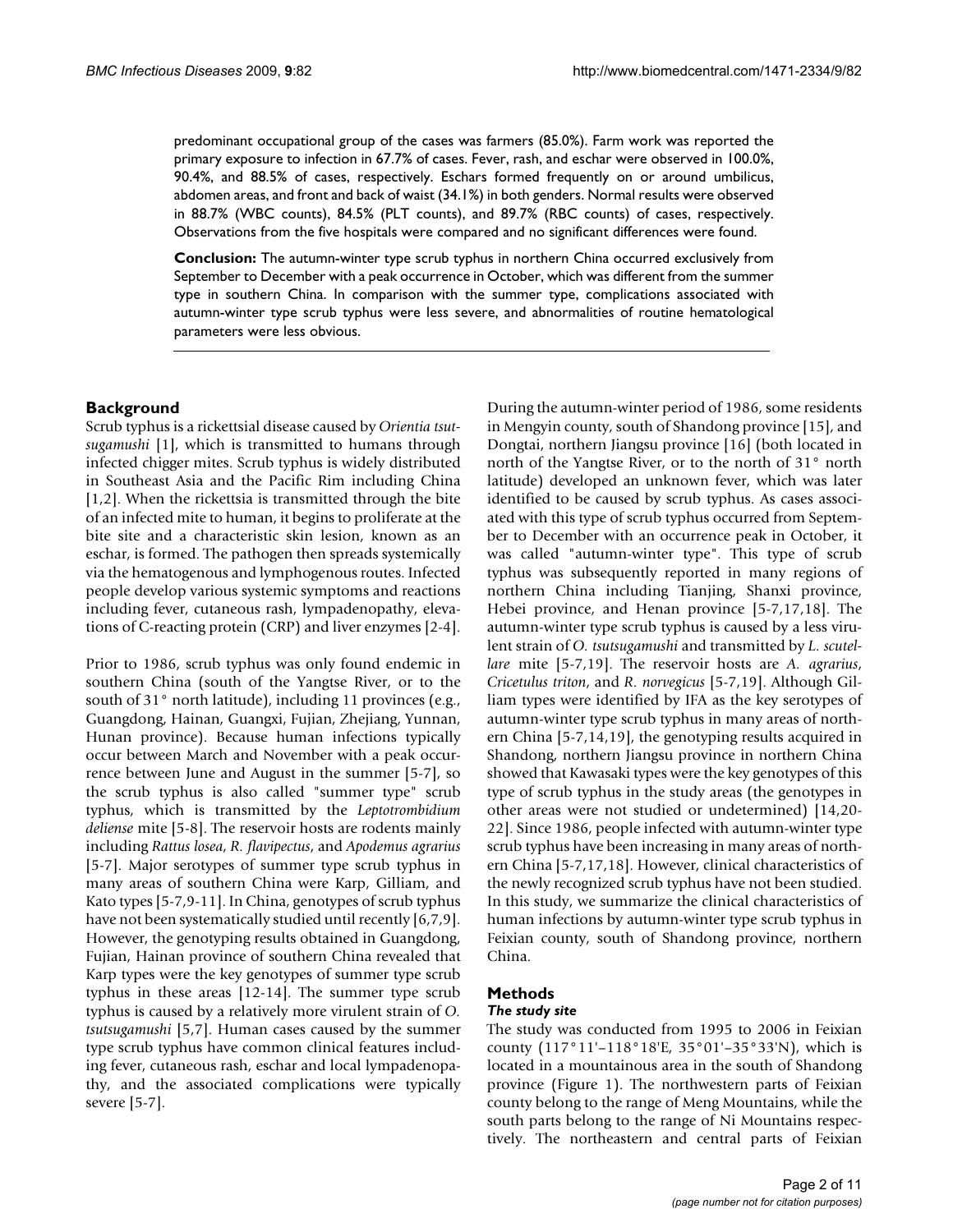

#### **Figure 1**

**Distribution of the study sites**. The map shows location of the study sites and distribution of confirmed cases in the five towns of Feixian county in southern Shandong province, China. The numbers in parentheses denote the total number of cases in each town during the 12-year study period.

county are flatlands in front of mountain within its boundaries, and located in temperate and sub-humid areas with distinct four seasons, the county has an annual average temperature 13.4°C with the highest average 26.3°C in July and lowest -1.8°C in January [23]. We selected five coadjacent township hospitals (Fangcheng, Wanggou, Huyang, Xinqiao, and Shangye), which serve for about 260,000 local residents in the surrounding 22 km2 area in the northeast of Feixian county, where scrub typhus was first reported in 1988 and became endemic since then during the autumn-winter seasons [5-7].

#### *Criteria for case selections*

Between 1995 and 2006, patients who were admitted to the five township hospitals, had acute undifferentiated fever and clinical manifestations indicative of scrub typhus were enrolled in the study as suspected cases. The clinical manifestations included acute fever, eschars, local lympadenopathy, and maculopapular rashes on the trunk and proximal limbs. For each enrolled case, information on past activities (e.g., farming, playing, and recreation in the farm field where rodents were present) within 1–3 weeks (this time window is the incubation period of the autumn-winter type scrub typhus) prior to his/her illness were recorded. After informed consent was obtained, acute and convalescent blood samples and eschars from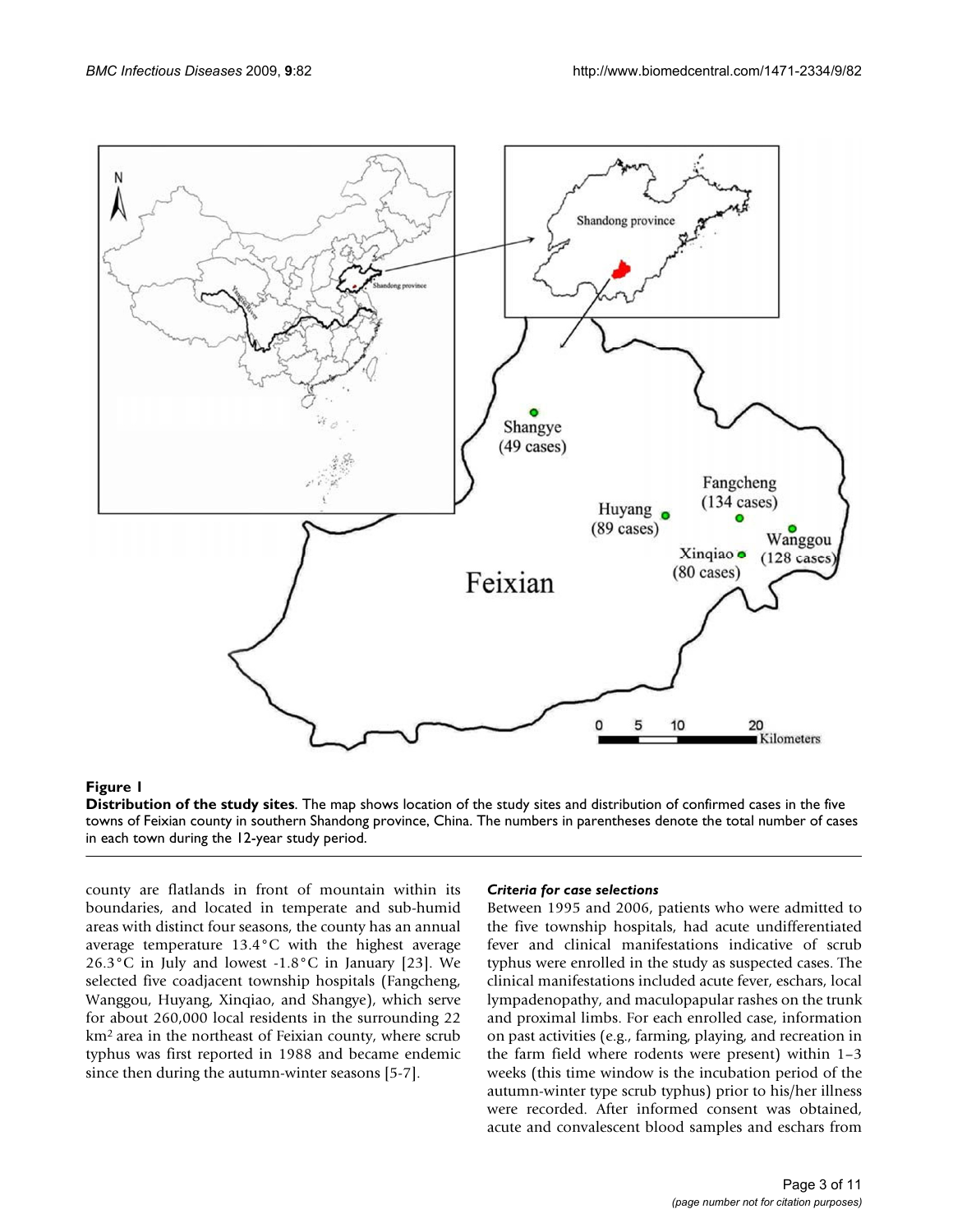suspected cases were collected for subsequent IFA and PCR analyses. People with a history of known chronic medical problems or illness were excluded in the study. The study was approved by the Ethical and Scientific Review Subcommittee of the Ministry of Public Health of China.

## *Confirmatory diagnosis*

For each suspected case, the serum was assayed by IFA for detecting the IgM and IgG antibodies against pooled Karp, Kato, and Gilliam strains of *O. tsutsugamushi* antigens [5,7,14,19]. Serotyping of each positive serum was carried out as previously described [5,7,14,[22\]](#page-9-0). A confirmed scrub typhus case was defined as (1) IgG titer  $\geq$  4-fold increase in paired serum specimens; and (2) IgM titer  $\ge$ 1:80 or IgG titer  $\geq$  1:400 in a single serum sample, [5,24-26]. PCR method became available in 2001 and was used for detection and genotyping of *O. tsutsugamushi* connected with RFLP and nucleotide sequences analyses since then [21,[22](#page-9-0),[27\]](#page-9-1).

# *Data collection*

Questionnaire we developed were administered by physicians working in the five township hospitals. The questionnaire were designed to include (1) demography: age, sex, education level, and occupation; (2) epidemiologic data: symptom onset date, residence place, and activities possibly associated with scrub typhus infection within 1– 3 weeks prior to onset of symptoms; (3) clinical signs and symptoms: fever, eschar, rash, lymphadenopathy, and others; (4) routine hematological examination: white blood cell (WBC) counts, platelet (PLT) counts, red blood cell (RBC), hemoglobin (HGB) and hematocrit (HCT); and (5) diagnosis: results of IFA and PCR analyses. All collected data were double-entered in spreadsheet for subsequent statistical analyses.

# *Statistical analyses*

Statistical analyses were performed using the Chi-square test (or Fisher's exact test) for categorical data. A difference was considered statistically significant if the *P* value was less than 0.05. Ranges were indicated by IQR (interquartile range).

# **Results**

# *Confirmed cases of scrub typhus*

From 1995 to 2006, a total of 678 suspected cases were enrolled in the study. Based on results from IFA examination, 280 scrub typhus cases were confirmed based on a fourfold or greater increase between paired serum specimens; 86 cases were confirmed by having an IgM titer ≥ 1:80 in a single serum sample; and 114 cases were confirmed by having an IgG titer  $\geq 1:400$  in a single serum sample. The serotypes of the 480 IFA-positive samples were all Gilliam types. The rest 198 cases were non-scrub

typhus cases as identified by IFA. 15 isolates were obtained from 40 IFA-positive cases during the study period [19,21,[22\]](#page-9-0). Figure 1 showed location of the study area and distribution of the 480 cases in the five towns: 134 (27.9%) cases in Fangcheng, 128 (26.7%) cases in Wanggou, 89 (18.5%) cases in Huyang, 80 (16.7%) cases in Xinqiao, and 49 (10.2%) cases in Shangye.

Among the IFA-positive samples collected from 2001 to 2006, 34 out of the 45 acute stage blood samples of cases were PCR-positive. Ten eschars from 10 cases whose serum samples were IFA-positive and blood samples were PCR-positive were also tested positive by PCR. In addition, 15 isolates were tested positive by PCR [21[,22\]](#page-9-0). The genotypes of the above 59 PCR-positive samples were similar to Kawasaki strain with one mutation of restriction endonuclease *Hha*-site (details were discussed elsewhere, see references 21,22,27).

Chloramphenicol was administered orally at dosages of 1.5–2.5 g  $4 \times$ /day for 4–5 days for adult cases and 25–50 mg/kg 4×/day for 4 to 5 days for pediatric cases, respectively. The median interval to defervescenct-period after chloramphenicol therapy was 2 days (range 1–5 d). All of the cases defervesced after treatment, except one case (male, 70-year-old) who was initially misdiagnosed by the country infirmary. The case was sent to Shangye township hospital with serious multiple system/organ failures, and eventually died after all efforts for rescuing him failed.

# *Seasonal distribution of confirmed cases*

In the study areas over the past 12 years, scrub typhus cases occurred exclusively every year from the period of day 11–20, September to the period of day 1–10, December, and seasonal distributions of the cases were similar from 1995 to 2006 (Table 1). During the study period, no case was reported before September and after December and peaks of cases occurrences were all in October, followed by a sharp drop in case numbers. The case numbers were relatively higher in 1995, 1996, 1997, and 2000 than in other years.

# *Sex and age distributions of confirmed cases*

Of 480 confirmed cases, 56% (269/480) were male patients and 44% (211/480) were female, respectively. The percentage of male cases was higher than that of females in all groups except for the group aged 31–40 ( $\chi^2$ )  $= 42.4$ , P < 0.001). 278 (57.9%) cases were in the group aged 21–50, followed by 102 (21.3%), 79 (16.5%) and 21 (4.4%) cases in the group aged 51–70, 0–20, and ≥ 71, respectively. The youngest and oldest cases were 1.5 and 81 years old, respectively (Table 2).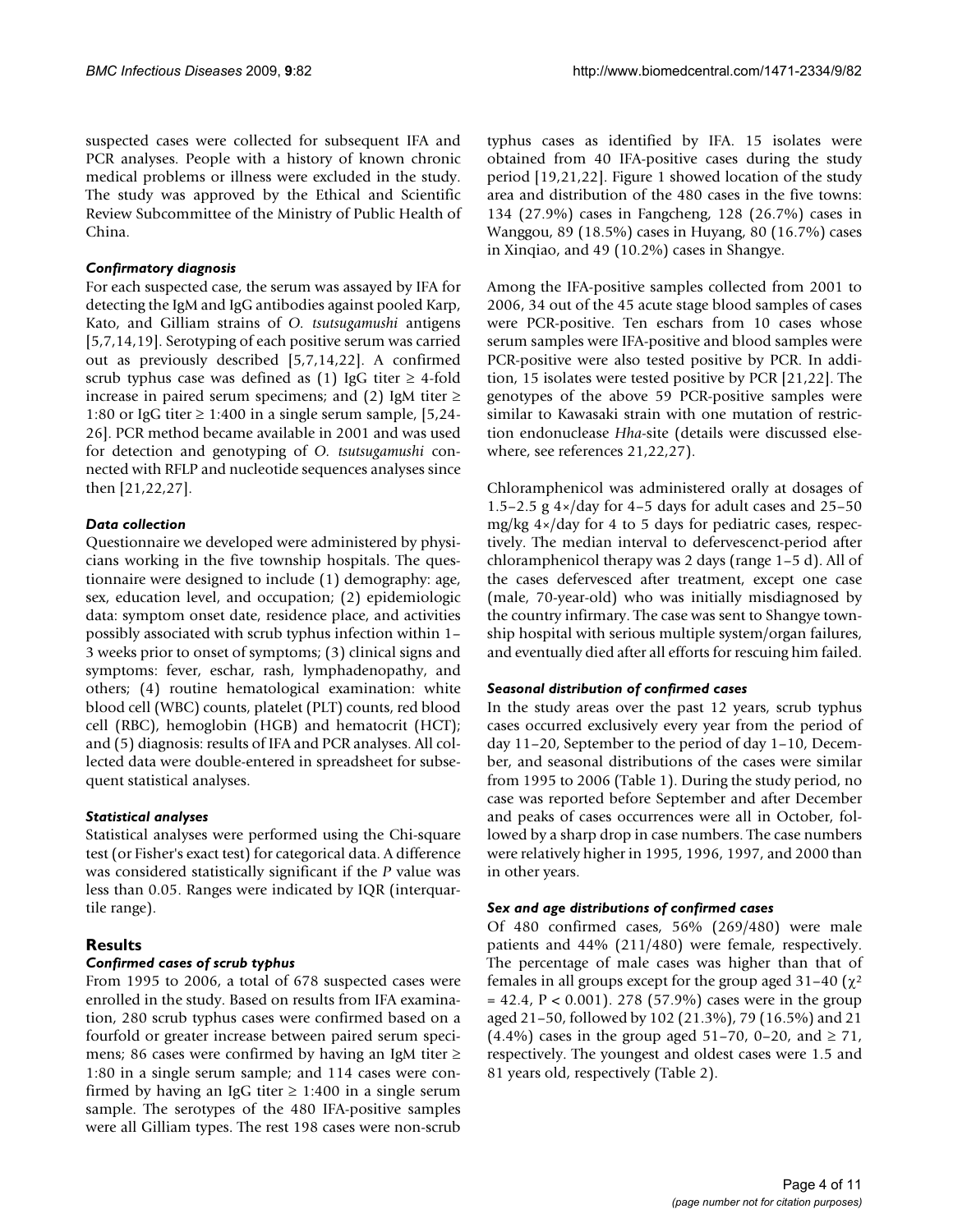| Year  | September |           | October   |                 | November  |                 | December |          | Total (%) |        |           |           |           |
|-------|-----------|-----------|-----------|-----------------|-----------|-----------------|----------|----------|-----------|--------|-----------|-----------|-----------|
|       | $I-I0$    | $11 - 20$ | $21 - 30$ | $I-I0$          | $11 - 20$ | $21 - 31$       | $I-I0$   | $11-20$  | $21 - 30$ | $I-I0$ | $11 - 20$ | $21 - 31$ |           |
| 1995  | 0         | 0         |           | $\overline{10}$ | 44        | 41              | 9        | 4        | 0         | 0      | 0         | 0         | 119(24.8) |
| 1996  | 0         | 0         |           | 4               | 8         | 20              | 12       | 10       |           | 0      | 0         | 0         | 58 (12.1) |
| 1997  | 0         | 0         |           | 8               | 20        | $\overline{10}$ |          | 2        |           | 0      | 0         | 0         | 50 (10.4) |
| 1998  | 0         | 0         | 0         | 6               | 2         | 9               |          | 0        |           |        | 0         | 0         | 32(6.7)   |
| 1999  | 0         | 0         | 0         |                 | П         | 6               |          | 0        |           |        | 0         | 0         | 29(6.0)   |
| 2000  | 0         | 0         | 0         | 8               | 15        | ב               |          | ב        |           |        | 0         | 0         | 40 (8.3)  |
| 2001  | 0         |           | 0         | 8               | 10        |                 |          |          |           |        | 0         | 0         | 21(4.4)   |
| 2002  | 0         |           |           | 9               | 13        |                 |          | 4        |           | 0      | 0         | 0         | 35(7.3)   |
| 2003  | 0         |           | 0         |                 |           |                 |          | $\Omega$ |           |        | 0         | 0         | 16(3.3)   |
| 2004  | 0         |           |           | 0               | н         |                 |          |          |           |        | 0         | 0         | 24(5.0)   |
| 2005  | 0         |           |           | 5               | 4         | 16              | 6        | 0        |           |        | 0         | 0         | 33(6.9)   |
| 2006  | 0         | 0         | 0         |                 | 6         | П               | 4        | $\Omega$ |           | 0      | 0         | 0         | 23(4.8)   |
| Total | 0         |           | 12        | 68              | 147       | 145             | 76       | 26       |           |        | $\Omega$  | 0         | 480       |
| (%)   | 0         | (0.4)     | (2.5)     | (14.2)          | (30.6)    | (30.2)          | (15.8)   | (5.4)    | (0.6)     | (0.2)  | (0)       | (0)       | (100)     |

**Table 1: Yearly and seasonal distribution of confirmed cases**

#### *Occupation and activities possibly connected with infection*

The predominant occupational group of the cases was farmers (85.0%), followed by pupils (10.4%), and preschool children (4.2%). The percentage of male cases was higher than that of females in the above three groups ( $\chi^2$ ) = 28.4, *P* < 0.001). The human activities possibly associated with infection included farm work (325 cases, 67.7%), playing on grassland (65 cases, 13.5%), recreation (20 cases, 4.2%), and housework (25 cases, 5.2%). The percentage of male cases was higher than that of females in all categories except the housework group ( $χ² =$ 119.6, *P* < 0.001, Table 2).

#### *Clinical symptoms*

Table 3 summarize the symptoms and signs of all 480 confirmed cases at the time of admission to hospitals with additional 274 cases previously collected from 1996 to 2005 in Shaoguan, Guangdong province, southern China [28], where the "summer type" scrub typhus was endemic. In present study, cases manifested with the common clinical symptoms of scrub typhus: fever (100.0% of confirmed cases), rash (90.4%), eschar (88.5%), and regional

| Table 2: Age and occupational distributions and activities (1–3 weeks prior to symptom appearance) of confirmed cases |  |  |  |
|-----------------------------------------------------------------------------------------------------------------------|--|--|--|
|-----------------------------------------------------------------------------------------------------------------------|--|--|--|

|                   |                           | Cases $(\%)$ | (Male: Female, %) |  |
|-------------------|---------------------------|--------------|-------------------|--|
| Age (Years)       |                           |              |                   |  |
|                   | $0 - 10$                  | 46 (9.6)     | (76:24)           |  |
|                   | $11 - 20$                 | 33(6.9)      | (79:21)           |  |
|                   | $21 - 30$                 | 78 (16.3)    | (51:49)           |  |
|                   | $31 - 40$                 | 99 (20.6)    | (46:54)           |  |
|                   | $41 - 50$                 | 101(21.0)    | (56:44)           |  |
|                   | $51 - 60$                 | 47 (9.8)     | (55:45)           |  |
|                   | $61 - 70$                 | 55 (11.5)    | (53:47)           |  |
|                   | $\geq 71$                 | 21(4.4)      | (52:48)           |  |
| Occupation        |                           |              |                   |  |
|                   | Children at preschool age | 20(4.2)      | (75:25)           |  |
|                   | Pupils                    | 50 (10.4)    | (78:22)           |  |
|                   | Farmers                   | 408 (85.0)   | (52:48)           |  |
|                   | Others                    | 2(0.4)       | (50:50)           |  |
| <b>Activities</b> |                           |              |                   |  |
|                   | Farm work                 | 325 (67.7)   | (53:47)           |  |
|                   | Play on grassland         | 65 (13.5)    | (75:25)           |  |
|                   | Recreation                | 20(4.2)      | (65:35)           |  |
|                   | Housework                 | 25(5.2)      | (8:92)            |  |
|                   | Unknown                   | 45 (9.4)     | (71:29)           |  |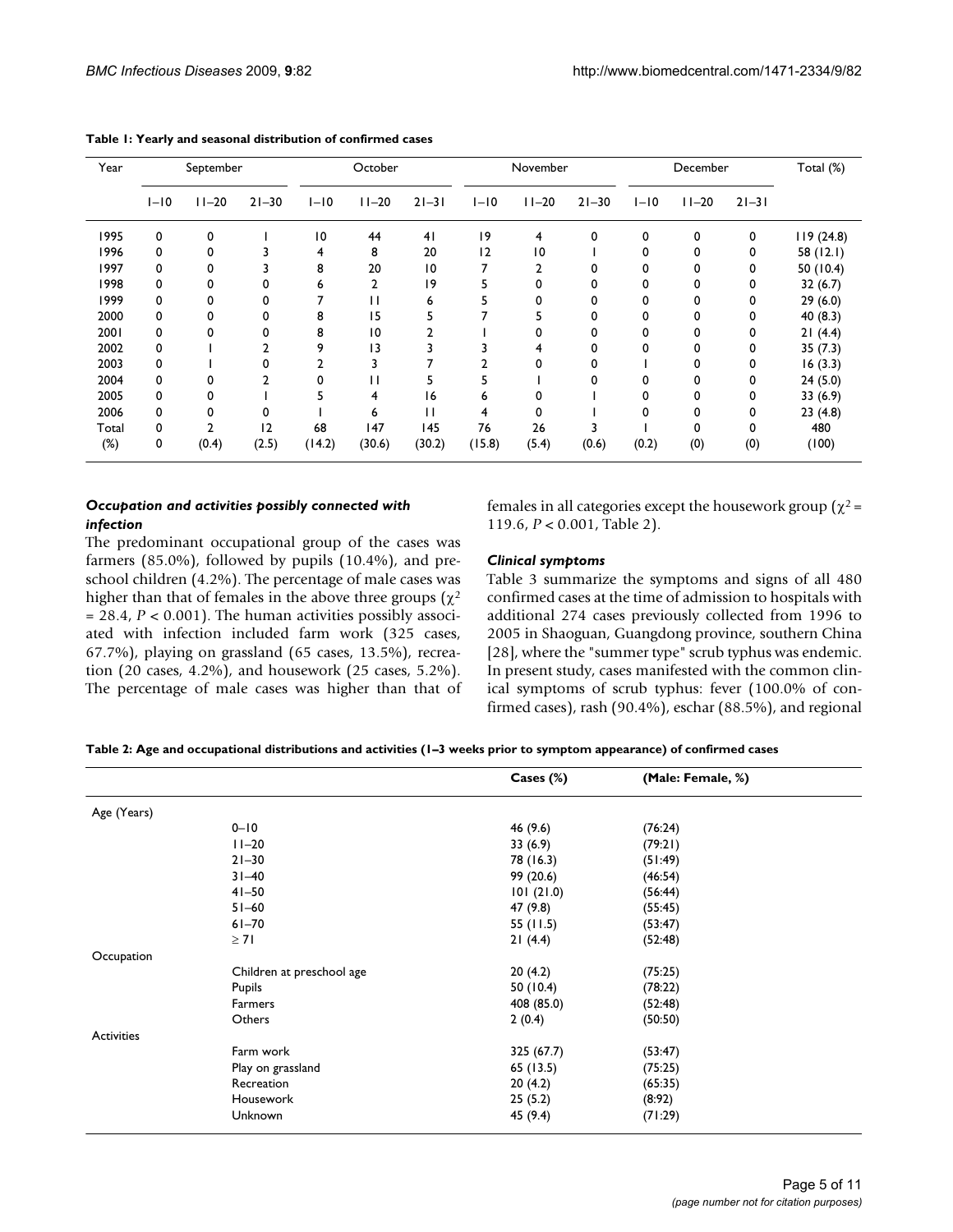#### **Table 3: Clinical characteristics of confirmed cases at the time of hospital admission**

| <b>Clinical symptoms</b>            |                                                                  | <b>Present study</b><br>$N = 480$ (%) | Other study [28]<br>$N = 274$ (%) | P-value                |
|-------------------------------------|------------------------------------------------------------------|---------------------------------------|-----------------------------------|------------------------|
| Typical symptoms of scrub typhus    |                                                                  |                                       |                                   |                        |
|                                     | Fever                                                            | 480(100.0)                            | 274(100.0)                        |                        |
|                                     | Maculopapular rashes appeared on the trunk and<br>proximal limbs | 434 (90.4)                            | 102(37.2)                         | < 0.001a               |
|                                     | Skin eschars                                                     | 425 (88.5)                            | 240(87.6)                         | $0.697$ a              |
|                                     | Regional lymphadenopathy                                         | 291 (60.6)                            | 248(90.5)                         | < 0.001a               |
| General symptoms of febrile disease |                                                                  |                                       |                                   |                        |
|                                     | Chills                                                           | 323 (67.3)                            | 125(45.6)                         | < 0.001a               |
|                                     | Loss of appetite                                                 | 398 (82.9)                            | 243(88.7)                         | 0.033a                 |
|                                     | Erythematous flushes on the face, neck and upper bosom           | 234 (48.8)                            |                                   |                        |
|                                     | Myalgia and prostration                                          | 480 (100.0)                           | 250(91.2)                         | < 0.001a               |
| Ache                                |                                                                  |                                       |                                   |                        |
|                                     | Headache                                                         | 480 (100.0)                           | 135(49.3)                         | < 0.001 <sup>b</sup>   |
|                                     | Retro-orbital pain                                               | 83 (17.3)                             | 188(68.6)                         | < 0.001a               |
| Heart damage                        |                                                                  |                                       |                                   |                        |
|                                     | Electrocardiogram abnormity                                      | 38 (7.9)                              | 74(27.0)                          | < 0.001a               |
|                                     | Toxic myocarditis                                                | 0                                     | 57(20.8)                          | < 0.001 <sup>b</sup>   |
| Digestive system damage             |                                                                  |                                       |                                   |                        |
|                                     | Abdominal pain                                                   | 234 (48.8)                            | 67(24.5)                          | < 0.001 <sup>b</sup>   |
|                                     | Nausea/vomiting                                                  | 210(43.8)                             | 62(22.6)                          | < 0.001a               |
|                                     | Hepatosplenomegaly                                               | 84 (17.5)                             | 166(60.6)                         | < 0.001 <sup>b</sup>   |
|                                     | Alimentary tract hemorrhage                                      | 0                                     | 34(12.4)                          | < 0.001 <sup>b</sup>   |
|                                     | Pleural fluid, or abdominal dropsy                               | 0                                     | 27(9.9)                           | < 0.001                |
| Kidney damage                       |                                                                  |                                       |                                   |                        |
|                                     | <b>Flank tenderness</b>                                          | 48 (10.0)                             | 86(31.39)                         | $< 0.001$ <sup>a</sup> |

**a** – Chi-square test; **b** – Fisher's exact test.

lymphadenopathy (60.6%). Headache (100.0%), myalgia and prostration (100.0%), loss of appetite (82.9%), chills (67.3%), abdominal pain (48.8%), erythematous flushes (48.8%), nausea/vomiting (43.8%), retro-orbital pain (17.3%), and flank tenderness (10.0%) were observed respectively. Hepatosplenomegaly and electrocardiogram abnormity were reported in 84 (17.5%) and 38 (7.9%) cases, respectively. No cases had the severe complications such as toxic myocarditis, alimentary tract hemorrhage, pleural fluid, or abdominal dropsy which were reported in southern China [28].

#### *Location of eschars*

Of 480 confirmed scrub typhus cases, 88.5% (425/480) exhibited one eschar, of which 89.2% (240/269) was found in male while 87.7% (185/211) was observed in female patients. None of confirmed cases showed two or more eschars (Table 4).

Eschars formed frequently on or around umbilicus, abdomen areas, and front and back of waist (34.1%), followed by axilla (20.9%), and perineal, inguinal areas, anus, buttock, penis or scrotum/labia (20.7%). There were no dif-

#### **Table 4: Eschar distributions on bodies of confirmed scrub typhus cases**

| <b>Eschar location</b>                                             | <b>Total cases</b><br>$(\%)$ | Male cases<br>(%) | <b>Female cases</b><br>$(\%)$ | P-value  |
|--------------------------------------------------------------------|------------------------------|-------------------|-------------------------------|----------|
| Head, face, eye, and neck                                          | 14(3.3)                      | 9(3.8)            | 5(2.7)                        | 0.549a   |
| Front chest above umbilicus (including breast)                     | 40 (9.4)                     | 10(4.2)           | 30(16.2)                      | < 0.001a |
| Back                                                               | 11(2.6)                      | 8(3.3)            | 3(1.6)                        | 0.362 b  |
| Axilla                                                             | 89 (20.9)                    | 49 (20.4)         | 40(21.6)                      | 0.762a   |
| On or around umbilicus, abdomen areas, and front and back of waist | 145(34.1)                    | 86 (35.8)         | 59 (31.9)                     | 0.395a   |
| Perineal, inguinal areas, anus, buttock, penis or scrotum/labia    | 88 (20.7)                    | 54 (22.5)         | 34 (18.4)                     | 0.298a   |
| Upper extremities                                                  | 18(4.2)                      | 11(4.6)           | 7(3.8)                        | 0.685a   |
| Lower extremities                                                  | 20(4.7)                      | 13(5.4)           | 7(3.8)                        | 0.431a   |
| Total                                                              | 425 (100.0)                  | 240 (100.0)       | 185 (100.0)                   |          |

**a** – Chi-square test; **b** – Fisher's exact test.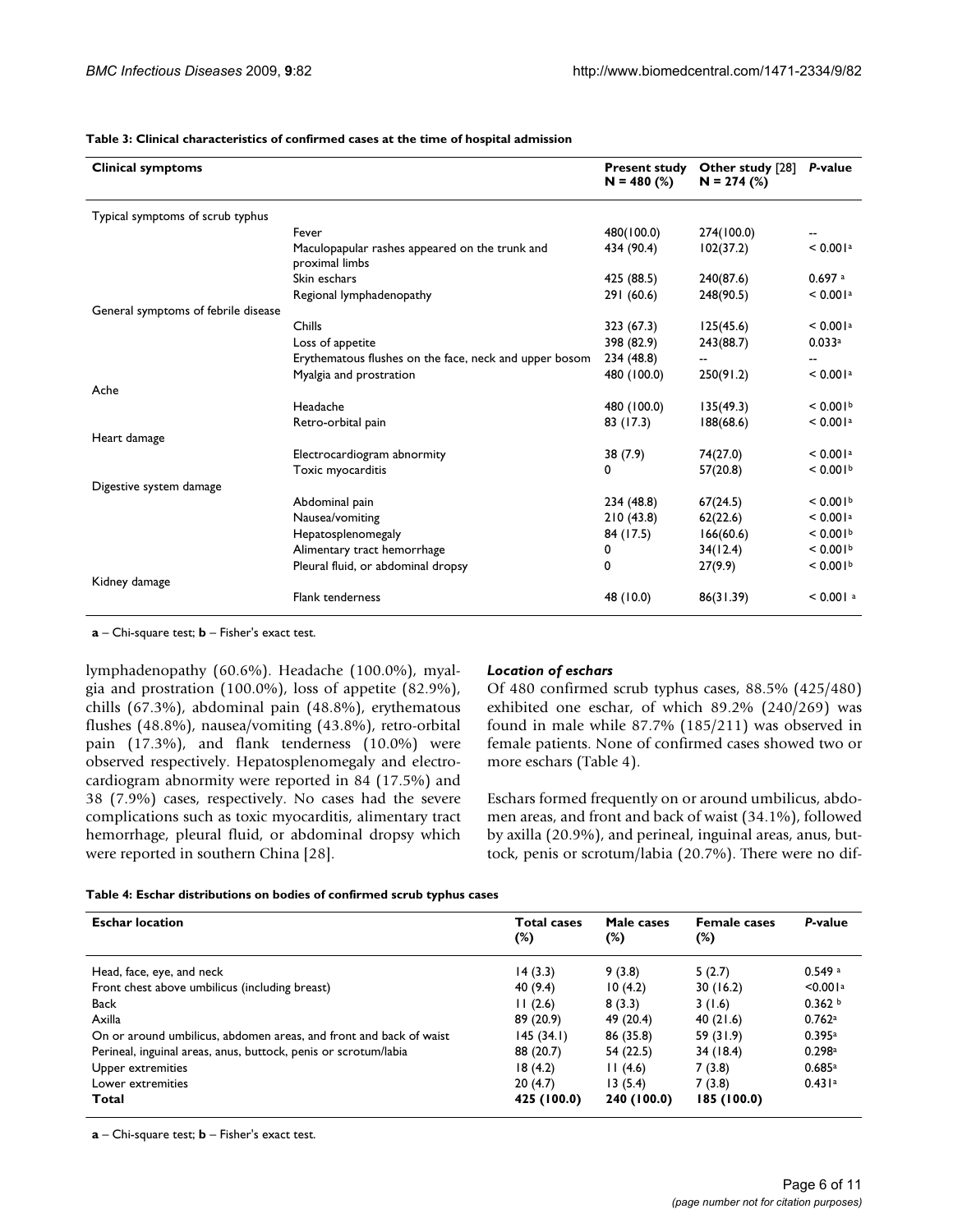ferences in the locations of the eschar sites between the sexes, except that the eschar appeared more frequently on the front chest above the umbilicus of the females (16.2%) than males (4.2%) ( $\chi^2$  = 17.8, *P* < 0.001).

#### *Routine hematological examinations*

For routine hematological examinations of the confirmed cases at the time of admission, both normal and abnormal (e.g. increased or decreased counts) hematological parameters were recorded. Normal results were observed in 88.7% (WBC counts), 84.5% (PLT counts), 89.7% (RBC counts), 68.8% (HGB), and 43.9% (HCT) of cases, respectively, while 10.5%, 10.9%, 8.4%, 12.2%, and 15.1% of cases showed increased counts for each of these categories, respectively (Table 5).

#### **Discussion**

In this study, we documented occurrence periods for the autumn-winter type scrub typhus cases. The seasonal variation of scrub typhus cases in northern China was similar to that reported in Korea, where human cases of scrub typhus were reported to increase in October and peak in November [29]. This pattern was, however, different from those reported in Japan [30,31] and in southern China [5- 7]. In Japan, a bimodal pattern of occurrence of cases – one in spring and another in autumn-winter (the latter being similar to the autumn-winter type reported in current study) [30,31] – was reported. Yet in southern China, scrub typhus, caused by the summer type, was endemic with a single peak of infections occurring in summer [57,28]. Because humans are infected through bites of the larva of the chigger mites, seasonal variations in scrub typhus infections may be in part due to seasonal fluctuations of the larval chigger mites as well as their rodent hosts. In Japan, the bimodal pattern of occurrence of cases was reported to relate to population dynamics of the two different species of chigger mites. Cases occurred in the autumn-winter period in many areas of Japan were mainly due to *L. scutellare*, while cases in the spring period in western Japan were caused primarily through *L. pallidum* [30,31]. In southern China, seasonal variations in scrub typhus infections were commonly consistent with seasonal variations in population of *L. deliense* [5-8]. The authors conducted a survey on rodent dynamics between May 1995 and April 1996 in the same study area and found that the population abundance of *A. agrarius*, the most abundant rodent species in the enzootic area, showed a bimodal pattern in a year – the first in July and the second in October. *O. tsutsugamushi* was isolated from *A. agrarius*, which was confirmed as the host for scrub typhus in the areas [19,32]. Seasonal variations in chigger mites on the field rodents were also observed in this oneyear study, showing that *L. scutellare* first appeared during the period of day 11–20 of September (the chigger index was 13.51) and its abundance then increased sharply in October (the chigger index increased to 22.68). The chigger population peaked during the period of day 11–20 of November (the chigger index peaked to 36.56) and dropped substantially in December (the chigger index in December was 0.47). In addition, *O. tsutsugamushi* was

**Table 5: Routine laboratory findings of confirmed cases at the time of hospital admission to hospitals**

| <b>Findings</b>                  | Median<br>(IQR) | <b>Present study</b><br>$N = 478$ (%) | Other study [28]<br>$N = 274$ (%) | P-value  |
|----------------------------------|-----------------|---------------------------------------|-----------------------------------|----------|
|                                  |                 |                                       |                                   |          |
| WBC counts (10 <sup>9</sup> /L)  | $6.7(5.4-9.3)$  |                                       |                                   |          |
| Increase $(>10.0)$               |                 | 50 (10.5%)                            | 90 (32.9)                         | < 0.001a |
| Normal (4.0-10.0)                |                 | 424 (88.7%)                           | 110(40.1)                         |          |
| Decrease $(< 4.0)$               |                 | 4(0.8%)                               | 74 (27.0)                         |          |
| PLT counts(109/L)                | 143 (120-206)   |                                       |                                   |          |
| Increase $($ >300)               |                 | 52 (10.9%)                            | $---$                             | < 0.001a |
| Normal (100-300)                 |                 | 404 (84.5%)                           | $134 (48.9)^*$                    |          |
| Decrease (<100)                  |                 | 22(4.6%)                              | 140(51.1)                         |          |
| RBC counts (10 <sup>12</sup> /L) | $5.1(4.4-5.3)$  |                                       |                                   |          |
| Increase $($ >5.5)               |                 | 40 (8.4%)                             | ---                               |          |
| Normal (3.5–5.5)                 |                 | 429 (89.7%)                           |                                   |          |
| Decrease $(<3.5)$                |                 | 9(1.9%)                               |                                   |          |
| HGB(g/L)                         | $149$ (119-151) |                                       |                                   |          |
| Increase $(>160)$                |                 | 58 (12.2%)                            |                                   |          |
| Normal (110-160)                 |                 | 329 (68.8%)                           | ---                               |          |
| Decrease (<110)                  |                 | 91 (19.0%)                            |                                   |          |
| $HCT$ (L/L)                      | $0.4(0.3-0.5)$  |                                       |                                   |          |
| Increase $($ >0.50)              |                 | 72 (15.1%)                            |                                   |          |
| Normal (0.4-0.50)                |                 | 210 (43.9%)                           | ---                               |          |
| Decrease (<0.4)                  |                 | 196 (41.0%)                           | ---                               |          |
|                                  |                 |                                       |                                   |          |

\* The number included cases with increased and normal PLT counts (They were not differentiated in the report).

**a** – Chi-square test.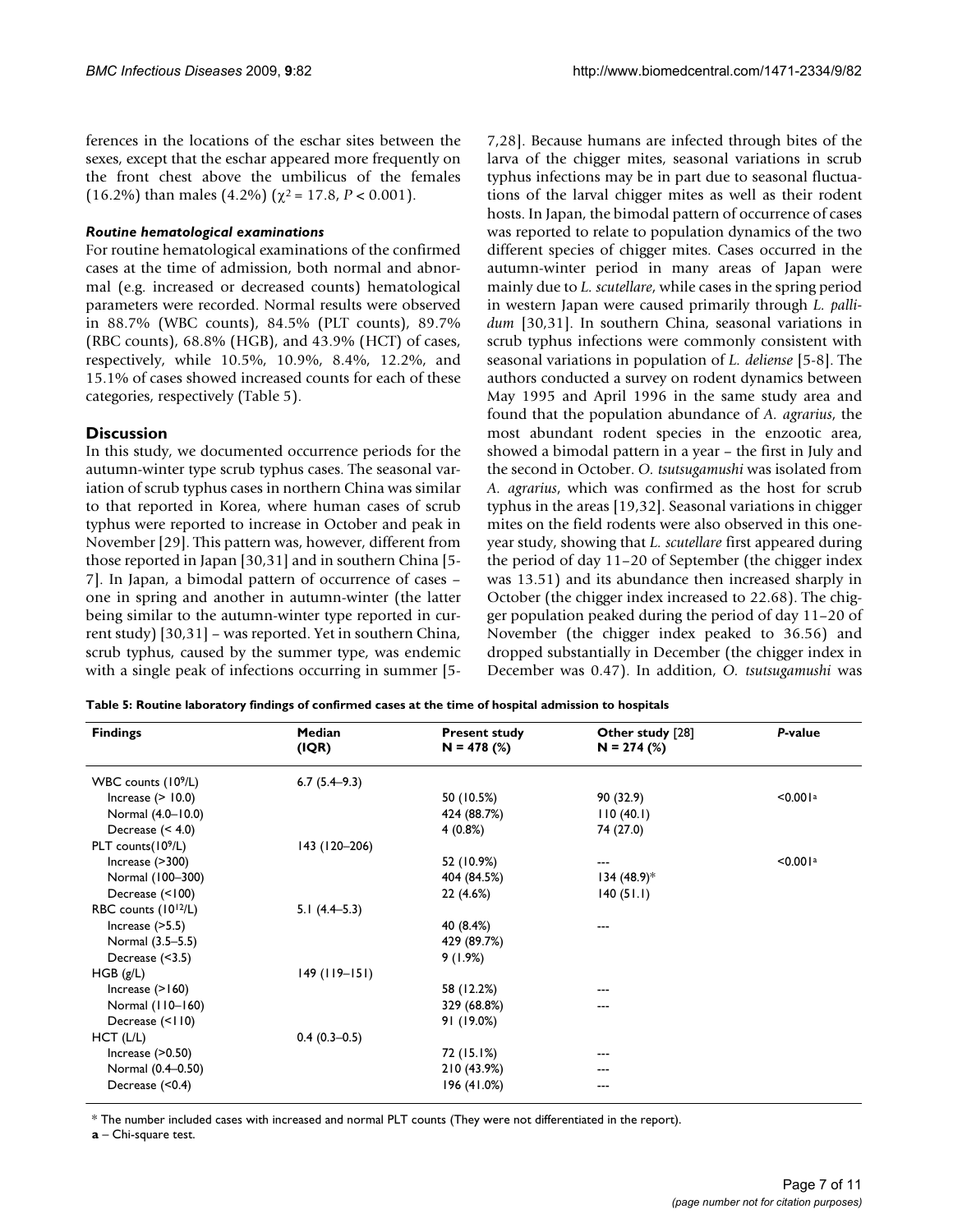also isolated from *L. scutellare*, which was confirmed as the vector of scrub typhus in the study area [19,33]. The present study, together with our previous work [19,32,33], suggests that the time when rodents cause maximum larval chigger infestation overlaps the period when the highest incidence of scrub typhus infections were reported in humans. Based on previous reports and this study, the main differences between the "summer type" and "autumn-winter type" scrub typhus in China were summarized in Table 6.

Although certain clinical symptoms occurred more frequently in autumn-winter type cases than in summer type cases, regional lymphadenopathy, retro-orbital pain, electrocardiogram abnormity, hepatosplenomegaly, and flank tenderness were less common in the autumn-winter type cases. In contrast, some severe complications such as toxic myocarditis, alimentary tract hemorrhage, pleural fluid, or abdominal dropsy, commonly reported in the summer type cases in southern China [28], were not found at all in present study (Table 4). In addition, the abnormalities of WBC and PLT counts in present study were also less obvious than those reported for the summer type. The reports in southern China suggested that the percentages of cases with the increased and decreased WBC counts were 32.9% and 27.0% respectively, which were higher than  $(\chi^2 = 219.7, P < 0.001)$  those reported in current study. Thrombocytopenia was reported in 51.1% cases in southern China (Table 5) [28], also higher than  $(\chi^2 = 222.7, P < 0.001)$  that obtained in current study.

The reported percentages of eschar formation showed substantial variations across different studies [34-37], which could be explained in part by disparity of physicians experiences. Eschars could be detected relatively frequently on white-skinned Japanese children, however, it is relatively difficult to detect eschars on dark-skinned Thai pediatric cases [35-37]. Previous studies from some new endemic areas in northern China showed that the percentages of scrub typhus cases with eschars were 15% [38], 34% [39], 84% [40] and 100% respectively [18]. In our study, 88.5% of cases had eschars. This is relatively high compared to other reports. Part of the reason is that physicians in our study team have worked there for many years and were very familiar with eschars. In addition, in our study we carried out thorough body examination for each suspected scrub typhus case, which may have contributed to high detection rate of eschars.

|                                        | The summer type                                                                                                                                                                                                                                                                     | The autumn-winter type                                                                                                                                                                                                                                                                                                                                                        | <b>References</b>  |
|----------------------------------------|-------------------------------------------------------------------------------------------------------------------------------------------------------------------------------------------------------------------------------------------------------------------------------------|-------------------------------------------------------------------------------------------------------------------------------------------------------------------------------------------------------------------------------------------------------------------------------------------------------------------------------------------------------------------------------|--------------------|
| Seasonal distribution of human cases   | Between March and November with a<br>peak occurrence in the summer between<br>June and August                                                                                                                                                                                       | Exclusively from September to December<br>with a peak occurrence in October                                                                                                                                                                                                                                                                                                   | $[5-7]$            |
| Geographical distribution              | Endemic in southern China (south of the<br>Yangtse River), including Guangdong,<br>Hainan, Guangxi, Fujian, Zhejiang, Yunnan,<br>and Hunan province.                                                                                                                                | Endemic in northern China (north of the<br>Yangtse River), including Shandong,<br>northern Jiangsu, Tianjing, Shanxi, Hebei,<br>and Henan province                                                                                                                                                                                                                            | $[5-7]$            |
| Key reservoir hosts                    | Rattus losea, R. flavipectus, and Apodemus<br>agrarius                                                                                                                                                                                                                              | A. agrarius, Cricetulus triton, and R. norvegicus.                                                                                                                                                                                                                                                                                                                            | [6,7]              |
| Key vector chigger mites               | Leptotrombidium deliense                                                                                                                                                                                                                                                            | L. scutellare                                                                                                                                                                                                                                                                                                                                                                 | $[5-8]$            |
| Virulence of O. tsutsugamushi isolates | More virulent, because: (1) Being tested<br>with mice, the median lethal dose $(LD_{50})$<br>values of O. tsutsugamushi isolates were 10-<br>$5 - 10^{-8}$ ; (2) O. tsutsugamushi could be<br>successfully isolated from cases by normal<br>experimental mice without any treatment | Less virulent, because: (1) Partial O.<br>tsutsugamushi isolates do not lead to death<br>of mice; (2) Being tested with mice, $LD_{50}$<br>values of most O. tsutsugamushi isolates<br>were $10^{-0.5} - 10^{-3}$ ; (3) In order to isolate O.<br>tsutsugamushi successfully from cases, the<br>experimental mice must be treated by<br>cyclophosphamide to suppress immunity | $[5,7]$            |
| Key serotypes                          | Karp type, Gilliam type, and Kato type                                                                                                                                                                                                                                              | Gilliam type                                                                                                                                                                                                                                                                                                                                                                  | $[5-7,9-11,14,19]$ |
| Key genotypes*                         | Karp type                                                                                                                                                                                                                                                                           | Kawasaki type                                                                                                                                                                                                                                                                                                                                                                 | $[12-14, 20-22]$   |
| Clinical features and complications    | Cases have the common clinical features<br>of scrub typhus such as fever, cutaneous<br>rash, eschar and local lympadenopathy.<br>However, the associated complications of<br>this type scrub typhus were severe                                                                     | Cases also have the common clinical<br>features of scrub typhus such as fever,<br>cutaneous rash, eschar and local<br>lympadenopathy. However, the associated<br>complications of this type of scrub typhus<br>were less severe than those of the summer<br>type                                                                                                              | $[5-7, 15-18, 28]$ |

\* **Note:** In China, the genotypes of scrub typhus have not been systematically studied until now. Data about genotypes of scrub typhus provided in the Table were only based on the primary results obtained in a few of areas in China. Karp types were identified as the key genotypes of the summer scrub typhus in Guangdong, Fujian, Hainan province in southern China [12-14], while Kawasaki types were identified as the key genotypes of the autumn-winter type scrub typhus in Shandong, northern Jiangsu province in northern China [14,20-[22](#page-9-0)]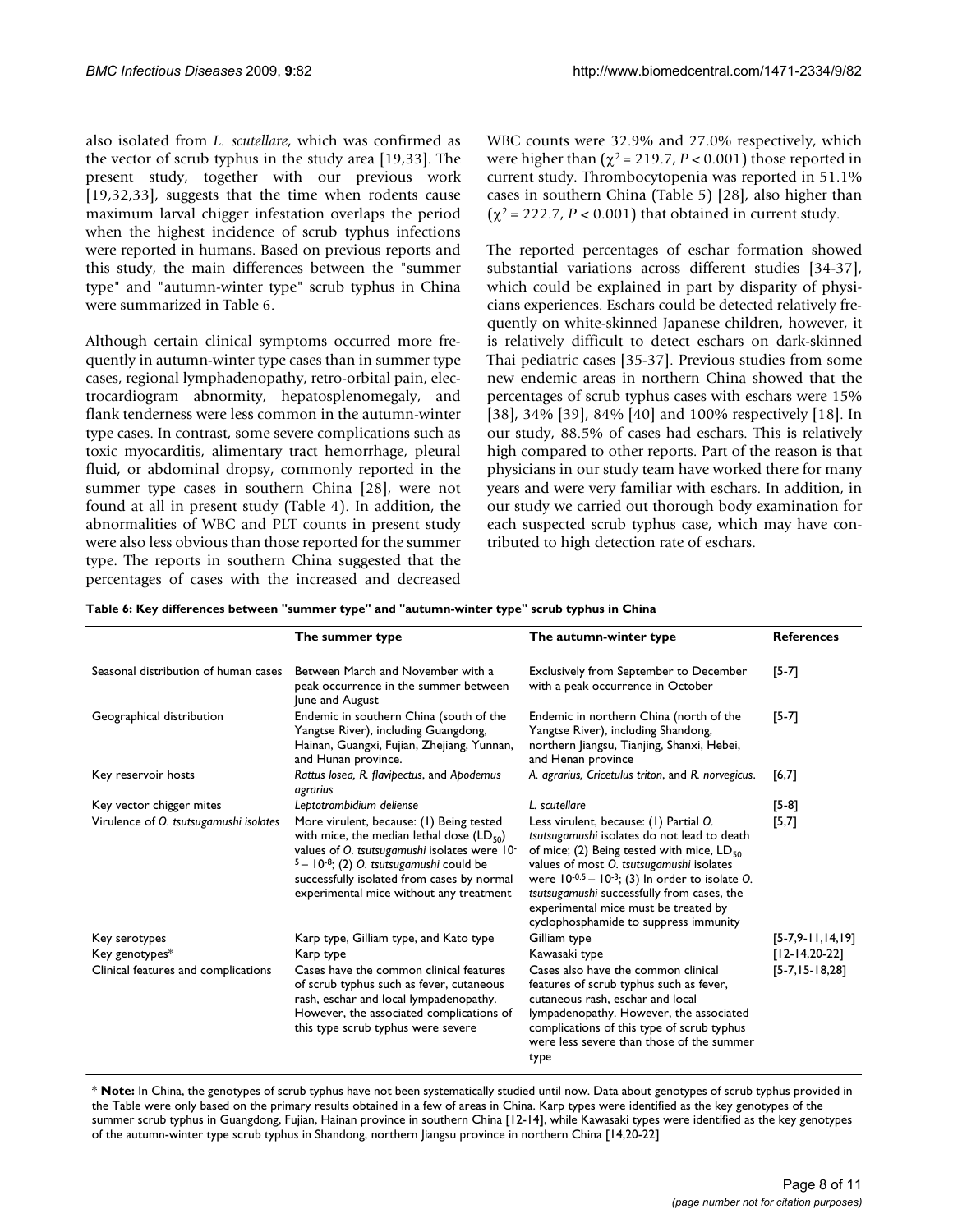Irons et al (1947) reported that 45% of confirmed eschars in US army personnel were detected on the feet and legs. Perineum, inguinal area, and axilla were also the preferentially eschar-manifested areas [41]. Kim et al (2007) reported that among the 162 adult scrub typhus cases in southwestern area of Korea, most cases had eschars on the front of the body. Eschars were primarily detected in males within 30 cm below the umbilicus. Yet a different pattern was seen in females – the most prevalent area in females was the front chest above the umbilicus [42]. In present study, a similar distribution of eschar was seen for both males and females except that eschars were more frequently detected in front chest above umbilicus in females than in males (Table 4). The distribution of eschar on body surface might be associated with dressing styles and personal hygiene, as the two factors affect how and where chiggers entered and stayed on the body surface [5,6,9]. Ten eschars from 10 cases whose serum samples were IFApositive and blood samples were PCR-positive were also tested positive by PCR. This result suggested that eschar could be used as an alternative indicator for the diagnosis of *O. tsutsugamushi* infection [\[27\]](#page-9-1). In addition, *O. tsutsugamushi* DNAs were detected in all blood samples collected from 10 cases with eschar, indicating that the cases were bitten by scrub typhus infected chiggers.

Serodiagnosis methods of scrub typhus include Weil-Felix test, IFA, enzyme-linked immunosorbent assay (ELISA) and indirect immunoperoxidase (IIP). Weil-Felix test is neither sensitive nor specific, and replaced by IFA [43,44]. IFA is a well method for serodiagnosis of scrub typhus if it was conducted by skilled lab-persons. However, it always provides false positive results. Therefore, the real-positives might be lower than that obtained by IFA. ELISA and IIP are more accurate than the IFA [45-[47\]](#page-10-0), but the two methods were not commercially available in China. Thus IFA was still widely used in China for serodiagnosis of scrub typhus until now. In present study, the confirmatory serodiagnosis of scrub typhus was made in case of a fourfold or greater rise in titers between paired acute and convalescent sera, or IgM or IgG titer in a single serum above 1:80, or 1:400 [5,24-26]. However, a few of cases whose IgM or IgG titer in a single serum under 1:80, or 1:400 might be neglected by IFA test according to this diagnosis criterion, especially when their convalescent sera were unavailable. This is a limitation of the present study.

The Kawasaki strain was first isolated from Japanese scrub typhus cases by using cyclophosphamide-treated mice in Miyazaki prefecture, and it was then found to be widely distributed in other infected areas of Japan, such as Kyushu, Kanagawa prefectures [48,49]. Kawasaki strain was defined as a new type of *O. tsutsugamushi* distinguishable from prototype strains Gilliam, Karp, and Kato by antigenic analyses using polyclonal and monoclonal antibodies [49]. However, some degree of cross-reactivity existed between the 54- to 56 kilodalton polypeptides of Kawasaki and Gilliam strains in immunoblotting analyses [50]. Ohashi et al [51] also found that the sequence homology of scrub typhus antigen 56-kilodalton (Sta56) surface protein gene between Kawasaki and Gilliam strain was the highest among the known *O. tsutsugamushi* strains, and thus high cross-immunoreaction existed between the two antigens. Because Kawasaki strain was not available as antigen in China, we had to use Karp, Kato, and Gilliam strains as antigens for IFA. In present study, serotypes of IFA-positive sera were found to be the Gilliam type, while genotyping results of eschars, and isolates from some serologically confirmed cases suggested that the genotype to be similar to the Kawasaki strain. This inconsistency could be in part due to the existence of cross-immunoreaction between Kawasaki and Gilliam strain [50,51], such that antibodies to Kawasaki strain in the sera of cases in northern China could also be tested positive by IFA when we used Gilliam strain as antigen instead of Kawasaki strain.

# **Conclusion**

The study, for the first time, comprehensively summarizes clinical and epidemiologic characteristics of the autumnwinter type scrub typhus in China. This type of scrub typhus emerged in 1986 in northern China and occurred exclusively from September to December with an occurrence peak in October, which was different from the summer type endemic in southern China. In comparison with the summer type, complications associated with autumnwinter type scrub typhus were less severe, and abnormalities of routine hematological parameters were less obvious. Despite some limitations inherent in the present study, this 12-year study provides important information on clinical and epidemiologic features of the autumnwinter type scrub typhus. These findings provide valuable information in assisting physicians in the diagnosis, treatment, and prevention of the disease.

# **Competing interests**

The authors declare that they have no competing interests.

# **Authors' contributions**

YL carried out the study design, epidemiological investigation, and drafted the manuscript. JS, YX, GL, LL, HX, NJ, YG, HY, SZ, PZ, JM, PF, SM participated in the epidemiological investigation, and sample and data collection in the field. DF, ZZ, WC and SL participated in the study design and helped to draft the manuscript. YL, SL, WC conceived the study and coordinated all the activities. All authors read and approved the final manuscript.

# **Acknowledgements**

We are grateful to Dr Guang-hua Wu and Dr Heng-bin Guo (Nanjing Medical Institute, Nanjing) for help isolating *O. tsutsugamushi*, and Dr Zhang Hai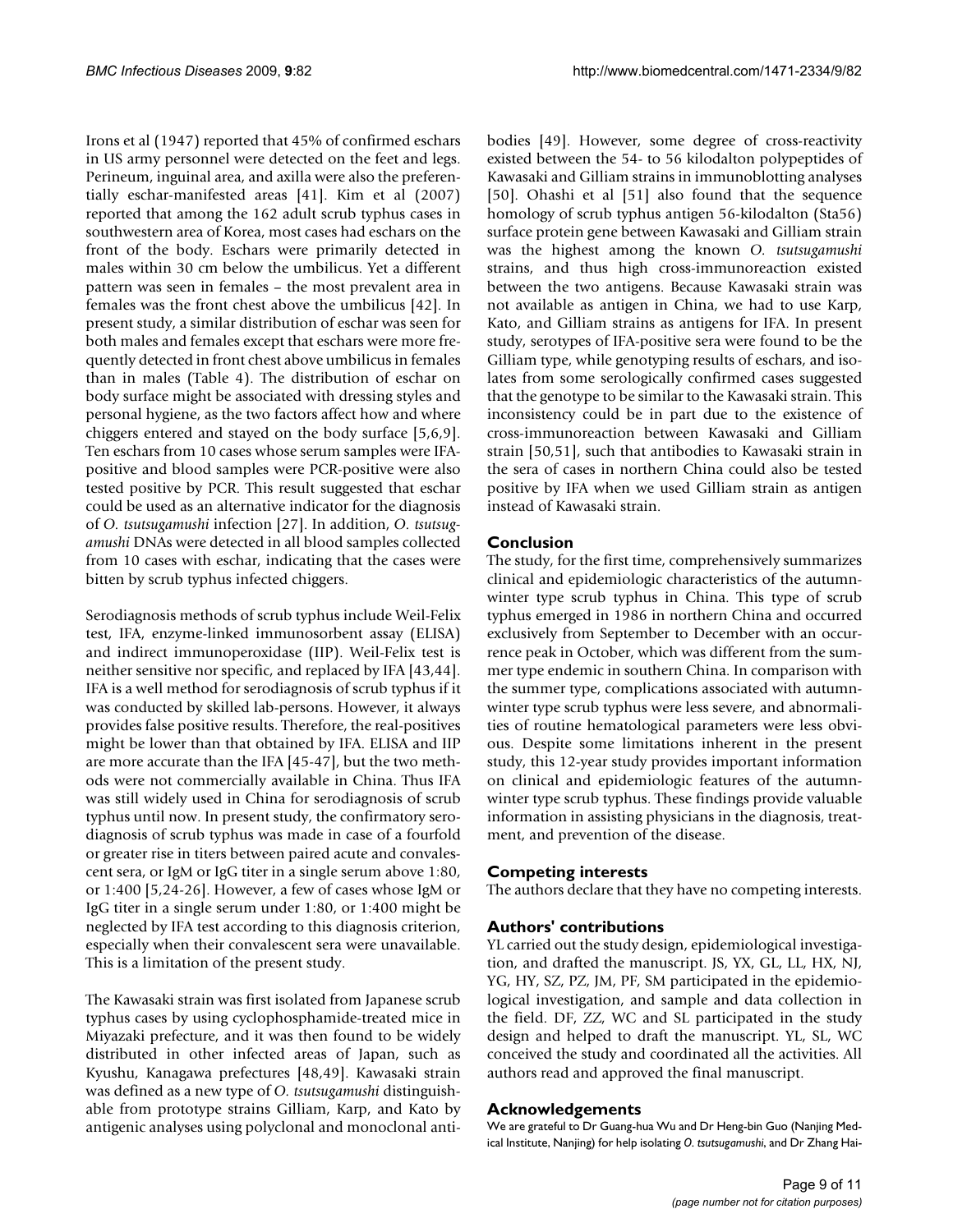lian (National Vaccine and Serum Institute, Beijing) for her kind help in identifying *O. tsutsugamushi*. We thank Dr Wen-yi Zhang for his help in preparing the figure. We also thank the physicians and staff of Wanggou, Fangcheng, Huyang, Xinqiao and Shangye township hospitals in Feixian county, Shandong province for filling questionnaires. SL is grateful to support from Public Health Preparedness for Infectious Diseases (PHPID) at The Ohio State University. This research was supported by the National Nature and Science Foundation of the People's Republic of China (No. 30872155).

#### **References**

- 1. Silpapojakul K: **[Scrub typhus in the Western Pacific region.](http://www.ncbi.nlm.nih.gov/entrez/query.fcgi?cmd=Retrieve&db=PubMed&dopt=Abstract&list_uids=9522982)** *Ann Acad Med Singapore* 1997, **26:**794-800.
- 2. Kawamura A, Tanaka H, Tamura A: **Tsutsugamushi Disease.** Tokyo: University of Tokyo Press; 1995.
- 3. Walker DH, Mattern WD: **[Rickettsial vasculitis.](http://www.ncbi.nlm.nih.gov/entrez/query.fcgi?cmd=Retrieve&db=PubMed&dopt=Abstract&list_uids=6893786)** *Am Heart J* 1980, **100:**896-906.
- 4. Allen AC, Spitz S: **A comparative study of the pathology of scrub typhus (tsutsugamushi disease) and other rickettsia diseases.** *Am J Pathol* 1945, **21:**603-680.
- 5. Chen XR: **Scrub typhus and** *Orientia tsutsugamushi***.** Beijing: Military Medical Science Press; 2001.
- 6. Wu GH: **The epidemiological characteristics and prevention and cure of scrub typhus in China.** *Chin J Public Health* 2000, **16:**777-779.
- 7. Yu ES: **Studies on scrub typhus in China.** Hongkong: Asia Medicine Press; 2000.
- 8. Li JC, Zheng XY, Xi ZY: **Review on the studies of chigger mites and scrub typhus in China.** *Chin J Public Health* 2000, **16:**773-775.
- 9. Chen XR: **Advancement in the study of pathogeny of** *Orientia tsutsugamushi* **in China.** *Chin J Public Health* 2000, **16:**775-777.
- 10. Zhang HL, Liu YY, Wang SS: **Serotype and biological characteristics of** *Orientia tsutsugamushi* **in Guangxi province.** *Chin J Epidemiol* 1989, **10:**S76-78.
- 11. Chen YM, Feng XG, Lei YM: **Serotype and biologicalcharacteristics of** *Orientia tsutsugamushi* **in Yunnan province.** *Chin J Zoon* 1997, **13:**13-15.
- 12. Zhang HH, Li JC, Zheng XY, Xi ZY: **Amplification and identification of the gene encoding the type-specific antigen from** *Rickettsia tsutsugamushi* **.** *Acad J SUM S* 1999, **20:**20-22.
- Peng GF, Wang SS, Jiang PL, Huang JL, Zeng NH, Cui H, Chen XR, Zhu SF, Wang ZB: **Analyses of** *Orientia tsutsugamushi* **isolated in Nanpeng island by PCR/RFLP.** *Chin J Zoon* 1999, **15:**60-61.
- 14. Guo HB: **Recent advancement in the study of serotype and genotype of** *Orientia tsutsugamushi* **in China.** *Chin J Zoon* 2000, **16:**79-81.
- 15. Yang YF, Wang JL, Yao YC, Cheng ZR, Xu ZP, Wang M: **Preliminary investigation of scrub typhus in Shandong Province.** *Chin J Epidemiol* 1987, **8:**280.
- 16. Su DM, Xu MH, Liu Y: **Preliminary investigation of scrub typhus in Taidong county, northern Jiangsu Province.** *Chin J Epidemiol* 1989, **10:**65.
- 17. Huang Y, Jiang YH: **The prevalent status of tsutsugamushi disease in China.** *Chin Trop Med* 2003, **3:**62-63.
- 18. Zhang AM, Deng WB, Hao ZY, Lv JR, Song ZQ, Liang YH, Chen ML, Niu DS, Cui H, Yang RF: **Serological epidemiological investigations on scrub typhus in Henan province, Mid-China.** *Henan J Prev Med* 2006, **17:**6-7.
- 19. Liu YX, Yang ZQ, Wu QY, Sun HL, Meng XR, Peng ZL, Miao ZS: **Epidemiological study of autumn-winter type scrub typhus in a new endemic focus of Fei County, Shandong Province, China.** *Syst Appl Acarol* 2000, **5:**25-31.
- 20. Guo HB, Pan SZ, Li XF, Tang JQ, Zhang Y, Wu GH: **Studies on detecting and typing of** *Rickettsia tsutsugamushi* **by polymerase chain reaction.** *Chin J Zoon* 1997, **13:**8-11.
- 21. Liu YX, Gao Y, Zhao ZT, Zhang JL, Yang ZQ, Bu XP, Su JJ: **Amplification and typing of Sta56 gene of** *Orientia tsutsugamushi* **from Shandong province.** *Chin J Epidemiol* 2004, **25:**698-701.
- <span id="page-9-0"></span>22. Liu YX, Zhao ZT, Gao Y, Jia CQ, Zhang JL, Yang ZQ, Wang SM, Jiang BF: **Characterization of** *Orientia tsutsugamushi* **[strains iso](http://www.ncbi.nlm.nih.gov/entrez/query.fcgi?cmd=Retrieve&db=PubMed&dopt=Abstract&list_uids=15691135)[lated in Shandong Province, China by immunofluorescence](http://www.ncbi.nlm.nih.gov/entrez/query.fcgi?cmd=Retrieve&db=PubMed&dopt=Abstract&list_uids=15691135) and restriction fragment length polymorphism (RFLP) anal[yses.](http://www.ncbi.nlm.nih.gov/entrez/query.fcgi?cmd=Retrieve&db=PubMed&dopt=Abstract&list_uids=15691135)** *Southeast Asian J Trop Med Public Health* 2004, **35:**353-357.
- 23. **The geography and climate database of Feixian county, Shandong province** [\[http://cn.zhaoshang-sh.com/Shandong/Linyi/](http://cn.zhaoshang-sh.com/Shandong/Linyi/LinyiTZHJ/10179594.html)  $LinyITZH|/10179594.html$
- 24. Brown GW, Shirai A, Rogers C, Groves MG: **[Diagnostic criteria](http://www.ncbi.nlm.nih.gov/entrez/query.fcgi?cmd=Retrieve&db=PubMed&dopt=Abstract&list_uids=6414321) [for scrub typhus. Probability values for immunofluorescent](http://www.ncbi.nlm.nih.gov/entrez/query.fcgi?cmd=Retrieve&db=PubMed&dopt=Abstract&list_uids=6414321) [antibody and Proteus OX-K agglutinin titers.](http://www.ncbi.nlm.nih.gov/entrez/query.fcgi?cmd=Retrieve&db=PubMed&dopt=Abstract&list_uids=6414321)** *Am J Trop Med Hyg* 1983, **32:**1101-1107.
- 25. Chen HL, Shieh GJ, Chen HY, Horng CB: **Isolation of** *Rickettsia tsutsugamushi* **[from the blood samples of patients in Taiwan.](http://www.ncbi.nlm.nih.gov/entrez/query.fcgi?cmd=Retrieve&db=PubMed&dopt=Abstract&list_uids=8672939)** *J Formos Med Assoc* 1995, **94:**S112-S119.
- 26. World Health Organization (WHO): **WHO-Recommended Surveillance Standards.** Second edition. 2004 [[http://www.who.int/](http://www.who.int/csr/resources/publications/surveillance/WHO_CDS_CSR_ISR_99_2_EN/en/) [csr/resources/publications/surveillance/](http://www.who.int/csr/resources/publications/surveillance/WHO_CDS_CSR_ISR_99_2_EN/en/) [WHO\\_CDS\\_CSR\\_ISR\\_99\\_2\\_EN/en/](http://www.who.int/csr/resources/publications/surveillance/WHO_CDS_CSR_ISR_99_2_EN/en/)].
- <span id="page-9-1"></span>27. Liu YX, Cao WC, Gao Y, Zhang JL, Yang ZQ, Zhao ZT, Foley JE: *Orientia tsutsugamushi* **[in eschars from scrub typhus patients.](http://www.ncbi.nlm.nih.gov/entrez/query.fcgi?cmd=Retrieve&db=PubMed&dopt=Abstract&list_uids=16836828)** *Emerg Infect Dis* 2006, **12:**1109-1112.
- 28. Zhou J, Li DC, Lu ZJ: **Clinical features of tsutsugamushi disease among children and adults in north of Guangdong province.** *Acta Medicine Sinica* 2006, **19:**641-643.
- 29. Bang HA, Lee MJ, Lee WC: **[Comparative research on epidemi](http://www.ncbi.nlm.nih.gov/entrez/query.fcgi?cmd=Retrieve&db=PubMed&dopt=Abstract&list_uids=18362409)[ological aspects of tsutsugamushi disease \(scrub typhus\)](http://www.ncbi.nlm.nih.gov/entrez/query.fcgi?cmd=Retrieve&db=PubMed&dopt=Abstract&list_uids=18362409) [between Korea and Japan.](http://www.ncbi.nlm.nih.gov/entrez/query.fcgi?cmd=Retrieve&db=PubMed&dopt=Abstract&list_uids=18362409)** *Jpn J Infect Dis* 2008, **61:**148-150.
- 30. Ogawa M, Hagiwara T, Kishimoto T, Shiga S, Yoshida Y, Furuya Y, Kaiho I, Ito T, Nemoto H, Yamamoto N, Masukawa K: **[Scrub typhus](http://www.ncbi.nlm.nih.gov/entrez/query.fcgi?cmd=Retrieve&db=PubMed&dopt=Abstract&list_uids=12389941) [in Japan: epidemiology and clinical features of cases reported](http://www.ncbi.nlm.nih.gov/entrez/query.fcgi?cmd=Retrieve&db=PubMed&dopt=Abstract&list_uids=12389941) [in 1998.](http://www.ncbi.nlm.nih.gov/entrez/query.fcgi?cmd=Retrieve&db=PubMed&dopt=Abstract&list_uids=12389941)** *Am J Trop Med Hyg* 2002, **67:**162-165.
- 31. Hashimoto S, Kawado M, Murakami Y, Izumida M, Ohta A, Tada Y, Shigematsu M, Yasui Y, Taniguchi K, Nagai M: **[Epidemics of vector](http://www.ncbi.nlm.nih.gov/entrez/query.fcgi?cmd=Retrieve&db=PubMed&dopt=Abstract&list_uids=18239342)[borne diseases observed in infectious disease surveillance in](http://www.ncbi.nlm.nih.gov/entrez/query.fcgi?cmd=Retrieve&db=PubMed&dopt=Abstract&list_uids=18239342) [Japan, 2000–2005.](http://www.ncbi.nlm.nih.gov/entrez/query.fcgi?cmd=Retrieve&db=PubMed&dopt=Abstract&list_uids=18239342)** *J Epidemiol* 2007, **17:**S48-55.
- 32. Liu YX, Zhao ZT, Yang ZQ, Zhang JL, Xu JJ, Wu QY, Peng ZL, Miao ZS: **[Epidemiological studies on host animals of scrub typhus](http://www.ncbi.nlm.nih.gov/entrez/query.fcgi?cmd=Retrieve&db=PubMed&dopt=Abstract&list_uids=15115095) [of the autumn-winter type in Shandong Province, China.](http://www.ncbi.nlm.nih.gov/entrez/query.fcgi?cmd=Retrieve&db=PubMed&dopt=Abstract&list_uids=15115095)** *Southeast Asian J Trop Med Public Health* 2003, **34:**826-830.
- 33. Liu YX, Wu QY, Yang ZQ, Sun HL, Meng XR, Su M, Zhang XL: **Studies on** *L. scutellare* **as a vector of scrub typhus of the autumnwinter type in Shandong Province.** *Literature and Information on Preventive Medicine* 1997, **3:**305-306.
- 34. Silpapojakul K, Varachit B, Silpapojakul K: **[Pediatric scrub typhus](http://www.ncbi.nlm.nih.gov/entrez/query.fcgi?cmd=Retrieve&db=PubMed&dopt=Abstract&list_uids=15099991) [in Thailand: a study of 73 confirmed cases.](http://www.ncbi.nlm.nih.gov/entrez/query.fcgi?cmd=Retrieve&db=PubMed&dopt=Abstract&list_uids=15099991)** *Trans R Soc Trop Med Hyg* 2004, **98:**354-359.
- Silpapojakul K, Chupuppakarn S, Yuthasompob S, Varachit B, Chaipak D, Borkerd T, Silpapojakul K: **[Scrub and murine typhus in chil](http://www.ncbi.nlm.nih.gov/entrez/query.fcgi?cmd=Retrieve&db=PubMed&dopt=Abstract&list_uids=2041666)[dren with obscure fever in the tropics.](http://www.ncbi.nlm.nih.gov/entrez/query.fcgi?cmd=Retrieve&db=PubMed&dopt=Abstract&list_uids=2041666)** *Pediatr Infect Dis J* 1991, **10:**200-203.
- 36. Satari HI, Brabin BJ, Samuel S, Tanskul P, Vasanawathana S: **[Scrub](http://www.ncbi.nlm.nih.gov/entrez/query.fcgi?cmd=Retrieve&db=PubMed&dopt=Abstract&list_uids=8780464) typhus in Thai children: clinical features and serological [study. Abstract of a presentation at the 45th Ann. Mtg. of the](http://www.ncbi.nlm.nih.gov/entrez/query.fcgi?cmd=Retrieve&db=PubMed&dopt=Abstract&list_uids=8780464) American Society of Tropical Medicine and Hygiene, Balti[more, MD December 1–5, 1996.](http://www.ncbi.nlm.nih.gov/entrez/query.fcgi?cmd=Retrieve&db=PubMed&dopt=Abstract&list_uids=8780464)** *Am J Trop Med Hyg* 1996, **55(2 suppl):**219.
- 37. Basnyat B, Belbase RH, Zimmerman MD, Woods CW, Reller LB, Murdoch DR: **[Clinical features of scrub typhus.](http://www.ncbi.nlm.nih.gov/entrez/query.fcgi?cmd=Retrieve&db=PubMed&dopt=Abstract&list_uids=16619174)** *Clin Infect Dis* 2006, **42:**1505-1506.
- 38. Feng MQ, Yang YD, Zhang W: **The first appearance of scrub typhus in eastern suburb of Jinan.** *Shandong Med* 1989, **29:**35.
- 39. Chen LB, Tian FJ, Sun T: **The first discover of scrub typhus in Rencheng suburb of Jining, Shandong province.** *Chin J Zoon* 1997, **13:**70-71.
- 40. Liu DB, Xu XH, Mao YP: **The epidemiological report of the first outbreak of scrub typhus in Laizhou County, Shandong province.** *Disease surveillance* 1998, **13:**470-471.
- 41. Irons EN, Armstrong HE: **Scrub typhus in Dutch New Guinea.** *Ann Intern* 1947, **26:**201-220.
- 42. Kim DM, Won KJ, Park CY, Yu KD, Kim HS, Yang TY, Lee JH, Kim HK, Song HJ, Lee SH, Shin H: **[Distribution of eschars on the body](http://www.ncbi.nlm.nih.gov/entrez/query.fcgi?cmd=Retrieve&db=PubMed&dopt=Abstract&list_uids=17488895) [of scrub typhus patients: A prospective study.](http://www.ncbi.nlm.nih.gov/entrez/query.fcgi?cmd=Retrieve&db=PubMed&dopt=Abstract&list_uids=17488895)** *Am J Trop Med Hyg* 2007, **76:**806-809.
- 43. Bozeman FM, Elisberg BL: **[Serological diagnosis of scrub typhus](http://www.ncbi.nlm.nih.gov/entrez/query.fcgi?cmd=Retrieve&db=PubMed&dopt=Abstract&list_uids=14014756) [by indirect immunoflorenscence.](http://www.ncbi.nlm.nih.gov/entrez/query.fcgi?cmd=Retrieve&db=PubMed&dopt=Abstract&list_uids=14014756)** *Proc Soc Exp Biol Med* 1963, **112:**568-673.
- 44. Kelly DJ, Wong PW, Gan E, Lewis GE Jr: **[Comparative evaluation](http://www.ncbi.nlm.nih.gov/entrez/query.fcgi?cmd=Retrieve&db=PubMed&dopt=Abstract&list_uids=3128129) [of the indirect immunoperoxidase test for the serodiagnosis](http://www.ncbi.nlm.nih.gov/entrez/query.fcgi?cmd=Retrieve&db=PubMed&dopt=Abstract&list_uids=3128129) [of rickettsial disease.](http://www.ncbi.nlm.nih.gov/entrez/query.fcgi?cmd=Retrieve&db=PubMed&dopt=Abstract&list_uids=3128129)** *Am J Trop Med Hyg* 1988, **38:**400-406.